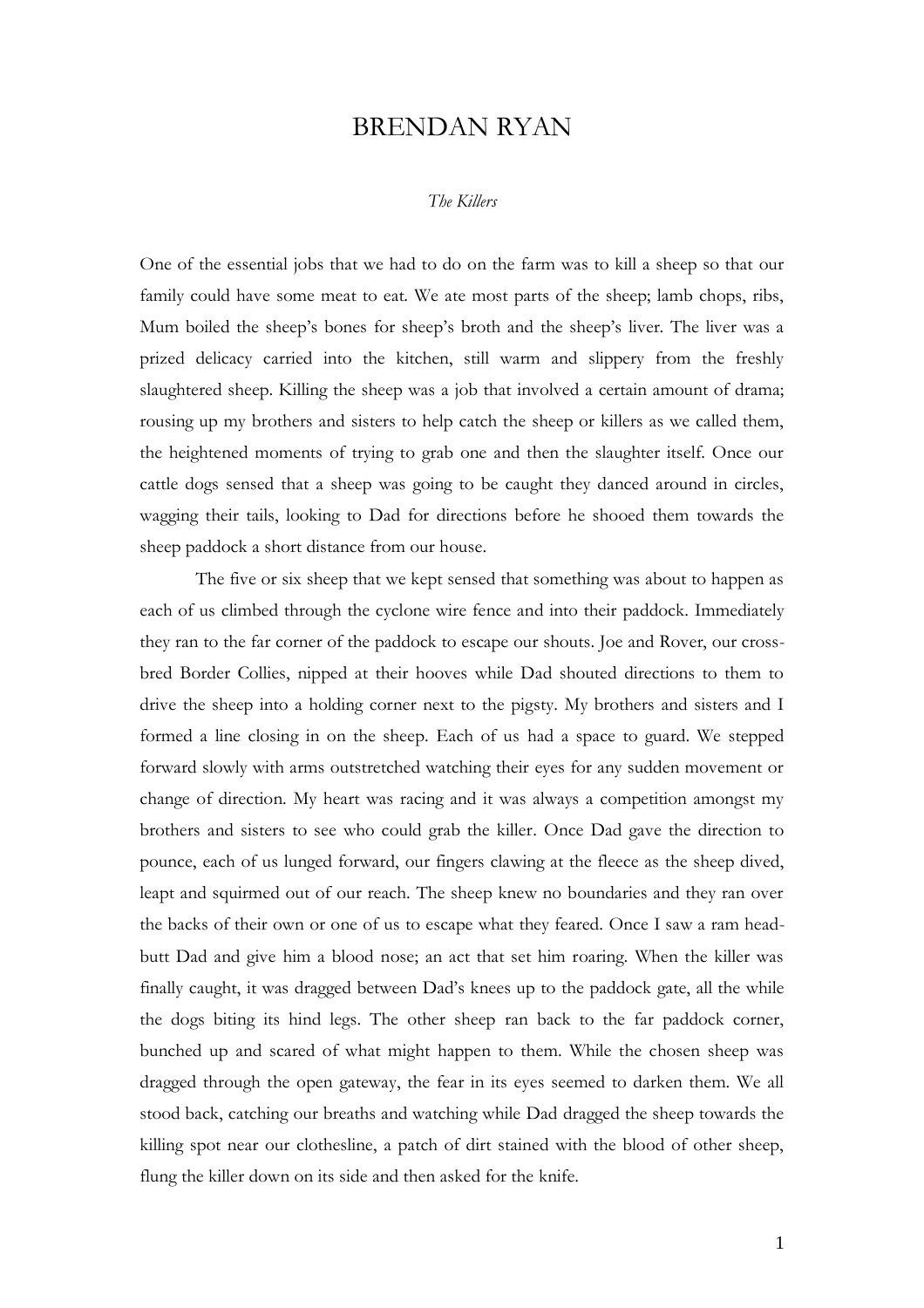The job of killing the sheep was over in less than a minute but the experience has remained with me. Some things are hard to forget. At first, Dad killed the sheep while my elder brother Mick and I watched and learnt about taking responsibility for what we were eating. But killing a sheep was also an act of demonstrating that I was up to the job, a job I became better at, and thought less about, the more that I did it. It was simply something that needed to be done if we were going to have something to eat. I knelt on the sheep's stomach and neck, my weight keeping the sheep still, while Dad looked on. I took the knife and ran it back and forward along a sharpening stone. The sound of a knife being sharpened on the stone quietened us all. The metallic scraping of the blade, the wriggling of the sheep under my weight, the dogs circling for something to nip at. It was a moment of focus. Once the knife was sharpened and warmed in hot water, the next job was to prise apart the lice-riddled folds of wool, cut the neck and lean my weight onto the sheep to steady the death tremors. To make sure it was properly dead, the sheep's neck had to be broken by pulling its head back against my knee until the neck bones cracked, the eyeballs rolled back and the gagging ceased. Sometimes nerves kicked in and the sheep thrashed its legs after its throat had been cut. It was an odd sight, similar to the chooks running around in circles after their heads had been chopped off with an axe. I stood up, looking down at the bloody gash in the sheep's neck and knew that something had set me apart from my younger brothers and sisters. They would have to look up to me.

After the sheep's neck had been cut, the next part of the job was to skin the sheep; a job that Dad was more skilled in. The first part of skinning the sheep was to cut the fleece free below the neck and pull the wool back so that Dad could push his fist down over the sheep's stomach and separate the wool from the skin. Little nicks were made with the knife along the skin folds as he went so that ultimately he could push his fist down along the sheep's stomach and then pull the wool from the body. The skin was still warm and a certain amount of strength was needed to push and gouge the fleece from the skin. With the fleece removed and the head and hooves severed, the sheep's carcass could be carried over to a cypress tree where a chain and pulley was rigged up to lift the body off the ground.

While the killing and skinning were being carried out, smaller jobs were given to Mick and me, sometimes my brothers Jack and David if they were around. Our sisters had disappeared inside by this stage, and while it was unpleasant work, it was necessary. One job that we had to do was to carry the sheep's head by the ear down to a nearby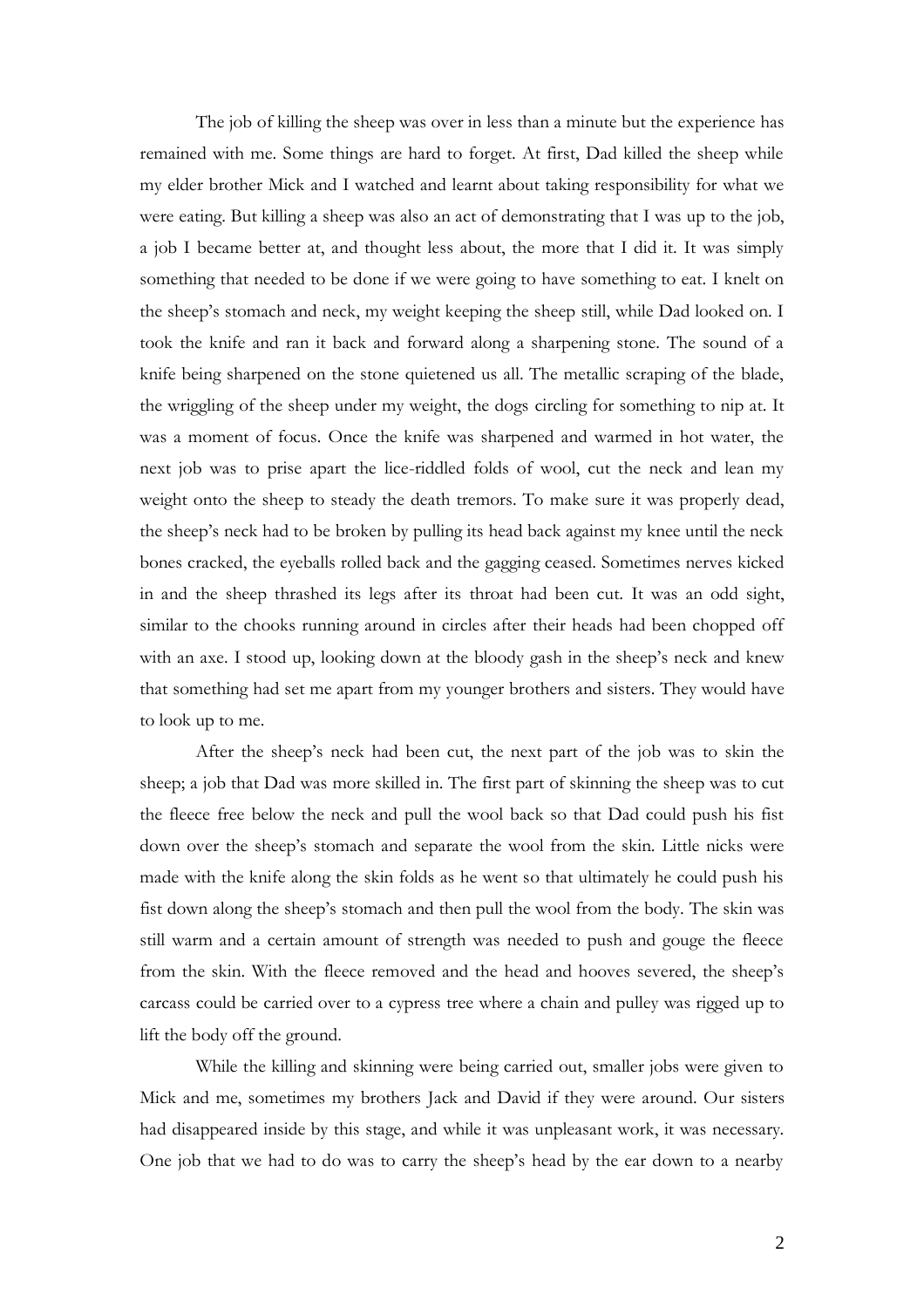drain where the cattle dogs could feed on it while the sheep was being disemboweled. It was a weird sensation to carry the head of the sheep away from the body that only moments before had been a sheep feeding in a paddock. Once the head was thrown into the drain, the cattle dogs would pad forward, sniffing at this new treat. Dad and Mick carried the carcass over to the killing tree—a cypress tree with its lower branches cut back to allow a carcass to hang and sway. A curving butcher's bar was inserted between the two hind legs of the sheep and a metal chain was hooked around the bar. Dad or Mick and I pulled on the chain which lifted the sheep into the air. After we had lifted the sheep to a height that made it easy for Dad to cut its stomach open, the chain was anchored to a tree limb and Dad set about his business.

The intestines, organs and stomach flopped out after the sheep had been sliced down the middle. The sky blue intestines swirled around the liver in the dirt and the first thing Dad did was to cut away the liver and pass it to myself or Mick to then carry it inside on the red-dotted chopping board for mum. The brown liver was still warm and it swirled and slid on the chopping board as we ran inside shouting, "Mum. Mum. I got the liver!" Mum rushed to the back screen door, shooing away flies and ushered us inside to drop the liver into the sink where she washed it, laid it on a plate covered by a tea towel and placed it in the fridge. The next morning we could have fried liver for breakfast.

My next job was to drag the stomach and intestines down toward the drain where the dogs could continue their feast. This was a heavy job and even with two of us dragging the sheep's guts away, Mick and I had to stop for breaks to try to get a better grip on the slippery stomach and gizzards of the sheep. Looking down at the sheep's stomach and intestines made me wonder how a sheep could carry such weight around inside their bodies. Often there would be pieces of organ or intestines left behind on our journey to the drain; scraps that the dogs and cats could later clean up. Together, we hurled the stomach into the drain and stood back to watch the dogs paw at the intestines. The water from the drain flowed into Mt Emu Creek, a distance of two paddocks away. In summer, the drain was mainly dry and the dogs could chew on the stomach and intestines undisturbed and leave what was left to the circling crows. There was always a bucket of warm water nearby to wash our hands when we returned and to clean the knives. Inevitably, blood would be spilled on our clothes and boots. But that was sheep's blood; blood that could be covered with cowshit from milking later in the day. I wiped the blood from my hands on my trousers and watched Dad, waiting for him to parcel out the next job.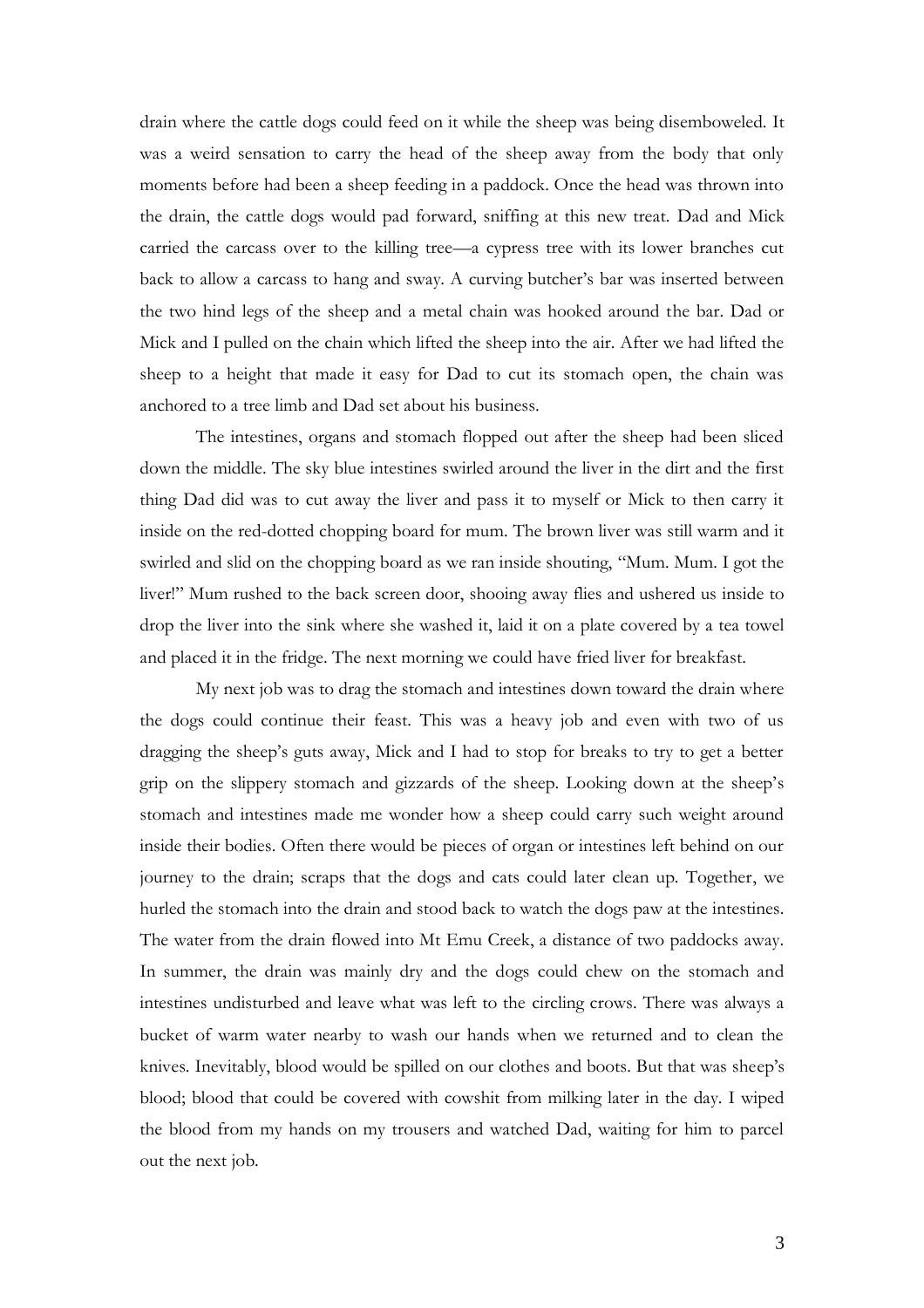After the sheep had been gutted and cleaned, a pointed stick was wedged in the stomach to keep the sides apart and to allow air to circulate. The last thing that we wanted was off meat. A white sheep bag was then fitted over the carcass to protect it from flies. The sheep bag was blood-stained and kept in the machinery shed away from the house. Depending upon the weather, the carcass would often be left for a day or two before Dad would pull it down and cut it up. The sight of the sheep swaying in the sheep bag under the cypress tree used to give me the chills, especially at dusk when the body hung there like a human body. The following morning revealed what we had done the day before. A sheep had been transformed into a hunk of meat swaying in a white bag under a cypress tree. Such were the equations of farming. When the sheep was ready to be cut up, Dad cut it down the middle of its spine with a hack saw. Half of the sheep was carried over his shoulder to the chopping block—a round slice of a tree trunk just outside our back screen door. The surface of the chopping block was scored with knife cuts and stained with sheep's blood. It was also the place where chooks' heads were severed, rabbits skinned and gutted and where my brothers and sisters played King of the Castle. Dad hacked the sheep into smaller pieces that could be slid into freezer bags to be kept in our Deep Freeze. Some of the sheep's bones would be brought into the kitchen for Mum to make bone soup.

Once the sheep had been cut up and put away, the next job was to deal with the sheep skin. Immediately after the kill, the skin was slung over the two metre high chicken wire fence of our chook run and left to dry out before it was sold to the "sheep man" for \$1.00 a skin in Warrnambool. When the skins were fresh, scraps of fat and blood trails were left on them and the wet skins always attracted crows and magpies to circle and pick over them. Usually the birds flew off when we walked out and shouted or clapped our hands at them. The "sheep man" was a company in Warrnambool who tanned and dyed the skins. Occasionally a man from the company drove around farms to pick up skins, but we usually bundled two or three sheep skins into a bag and drove them into Warrnambool on shopping days. The smell of the skins from the back section of our station wagon was over-powering, but it was a farm smell we only had to put up with for twenty minutes. Once a month we killed a sheep, sometimes more often during school holidays when there were more regular mouths to feed. Like many of the jobs that we did on the farm, it was a job that seemed necessary at the time.

Being introduced to violence through farm work at an early age possibly helped me to see the world in a clear-eyed way. The division between life and death could be